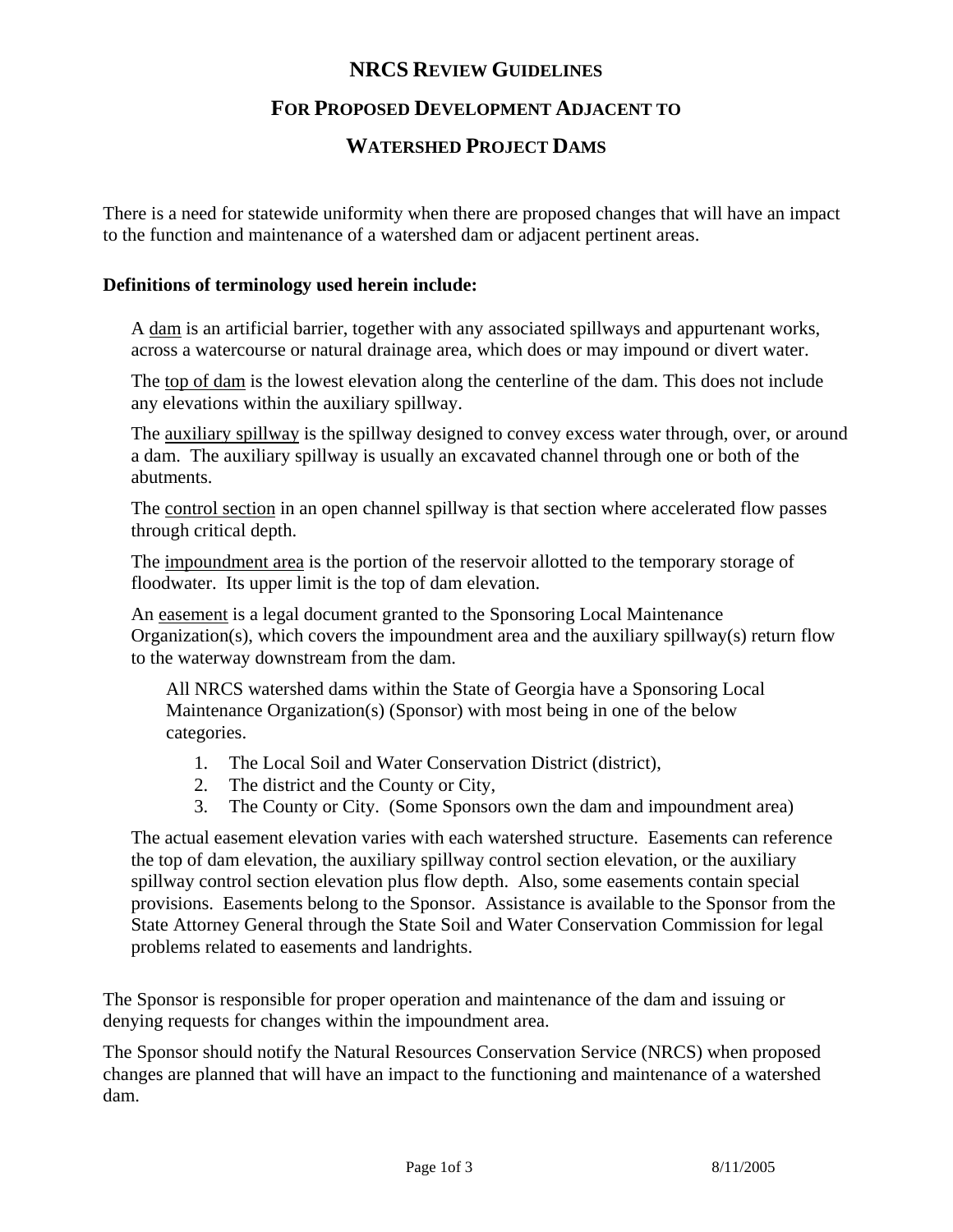Proposed changes of concern include but are not limited to:

- 1. Any roads, sewer lines, or other utilities across, on or through the dam, auxiliary spillway or within the impoundment area.
- 2. Any plans that include earthfill within the impoundment area.
- 3. Any plans which propose structures, buildings, fences, play areas, trails or other items within the impoundment area, auxiliary spillway, or on the dam.
- 4. Any plans to utilize the impoundment area as stormwater detention.

When the above or similar proposed changes are planned, the designer must submit two sets of drawings, specifications and any applicable hydrology and hydraulic reports to the Sponsor for routing to NRCS Engineers through the designated District Conservationist. Any submittals for proposed earthfill or stormwater detention within the impoundment area shall include calculations to verify compensation of effected volumes. All submittals shall include a designated contact person. NRCS Engineers will make reviews as to compliance with NRCS criteria and provide recommendations and comments regarding the proposed changes to the Sponsor.

Changes that include installation of sewer lines, water lines, or any modifications to the dam, principal spillway or auxiliary spillway must be submitted by a professional engineer experienced with design and construction of dams. This experience must be documented as part of the design submittal. Depending on the design complexity and hazard classification of the Dam, the NRCS State Conservation Engineer may require that the design engineer be recognized by the State of Georgia EPD Safe Dams Program as an "Engineer of Record." Once construction is complete NRCS will require as-built drawings certified by the engineer for any permanent modifications to the dam or appurtenances.

Upon completion of the review the NRCS Engineer will provide final recommendations and comments to the NRCS District Conservationist for routing to the Sponsor. The Sponsor decides whether to permit proposed changes or deny proposed changes if these changes will have adverse impacts on maintenance, liability or proper functioning of a dam.

Development activities that should not be allowed in areas adjacent to the easement, impoundment area, auxiliary spillway or dam include:

- 1. Any activity that decreases flood storage volume such as any modification to the principal spillway riser that would increase normal water surface elevation.
- 2. Erection of structures, buildings, signs, fences, or landscaping features on the dam or in the auxiliary spillway which would interfere with the proper functioning of the structure or inhibit maintenance activities such as annual mowing of these areas.
- 3. Docks, picnic tables or other potential floating items should not be permitted unless anchored in such a way that they cannot float loose with fluctuations in the lake level.

The State of Georgia classifies dams as Category I if a failure of that dam would cause probable loss of life downstream. The State of Georgia EPD Safe Dams Section must approve plans for proposed changes through or near the dam or auxiliary spillway of Category I dams. Examples include sewer lines, roads, or structures that require rock blasting near the dam or other significant topographic changes.